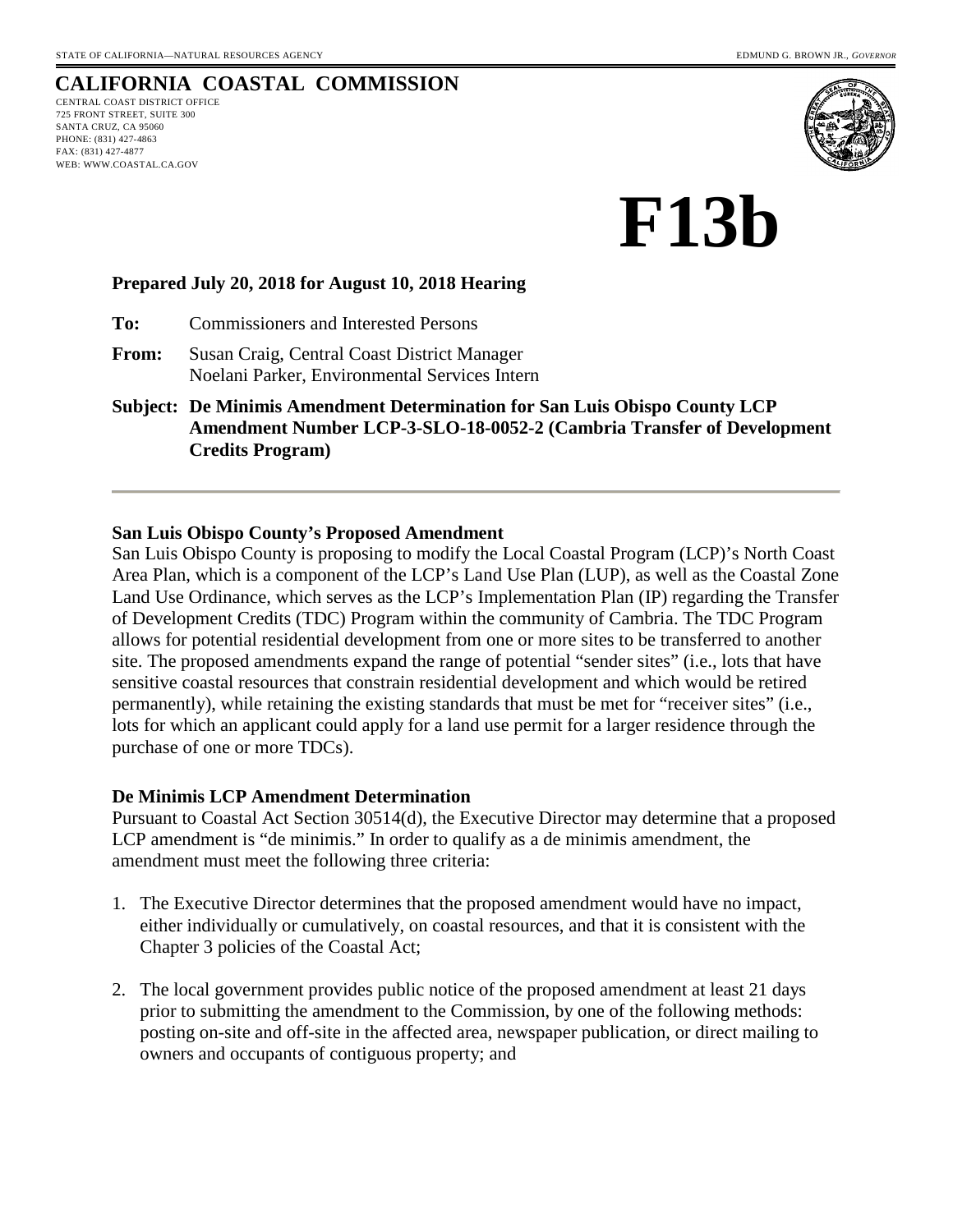3. The amendment does not propose any change in use of land or water or allowable use of property.

If the Executive Director determines that an amendment is de minimis, that determination must be reported to the Commission. If three or more Commissioners object to the de minimis LCP amendment determination, then the amendment shall be set for a future public hearing; if three or more Commissioners do not object to the de minimis determination, then the amendment is deemed approved, and it becomes a certified part of the LCP ten days after the date of the Commission meeting (in this case, on August 20, 2018).

**The purpose of this notice is to advise interested parties of the Executive Director's determination that the proposed LCP amendment is de minimis.** Each of the de minimis criteria is discussed briefly below:

**1. No impact to coastal resources and consistency with Chapter 3 of the Coastal Act:** The existing TDC Program allows simple transfers of development within the community of Cambria. It effectively reduces development potential in environmentally sensitive areas by transferring such potential development from "sender sites" to more suitable "receiver sites" (i.e., not environmentally sensitive sites) within the Cambria Urban Reserve Line (URL). As an incentive, the TDC program allows for a limited increase in residential footprint or gross structural area on the receiver sites when certain findings are made, including that the receiver site residence will be located within the Cambria URL and will be serviced by the Cambria Community Services District (CCSD), and when LCP resource protection and community character requirements are met. The proposed amendment simply expands the sender site areas from two identified areas to a broader list of sites within Cambria that have sensitive coastal resources that warrant protection, including the presence of steep slopes, bluff erosion, cultural resources, sensitive habitats (including sites within the Monterey Pine Forest terrestrial habitat overlay zone), or sites located within the Highway 1 view corridor. In other words, the proposed amendment expands the TDC Program to ensure that sites with a broad range of coastal resource constraints are eligible for lot retirement.

Thus, the proposed amendment will benefit coastal resources by helping to reduce development in areas with identified coastal resource constraints, and is thus consistent with the policies of Chapter 3 of the Coastal Act and the LUP.

**2. Provision of public notice:** The County provided public notice in advance of the Planning Commission hearing (held on December 14, 2017) where the proposed amendment was considered. For the Planning Commission hearing, a newspaper advertisement notice was printed on November 26, 2017 appearing in "The Tribune." Public notice for the Board of Supervisors hearing held on April 17, 2018 was mailed to all persons on the mailing list on or before April 6, 2018 and notice of such appeared in "The Tribune" on April 4, 2018. On the day of the hearing, the Board of Supervisors adopted the ordinance approving these amendments for submittal to the Commission. The amendment submittal was subsequently received by the Commission on June 22, 2018 (and filed as complete on June 22, 2018), and therefore, the 21-day noticing requirement has been satisfied.